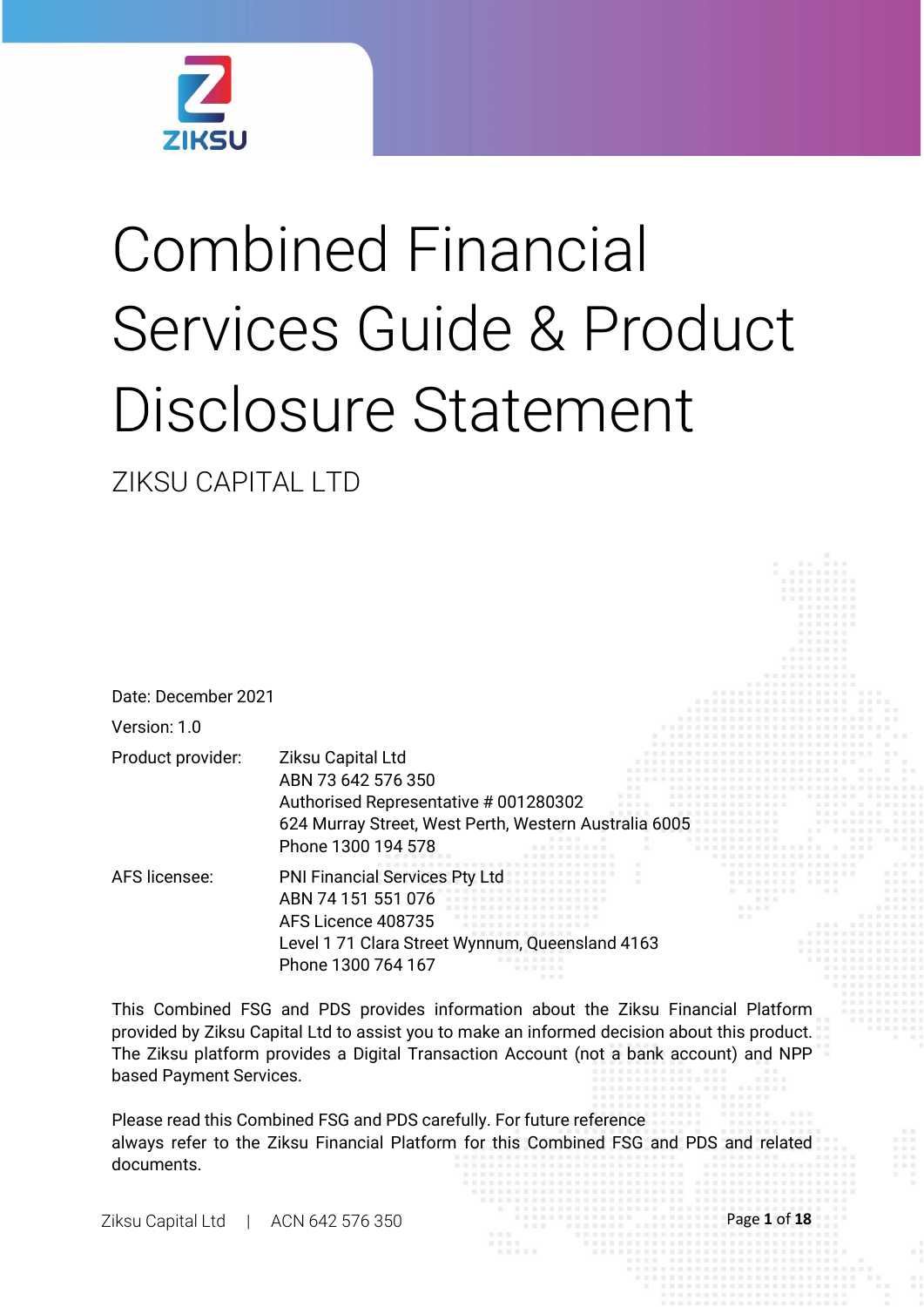

### **Table of Contents**

| 1              |                                                               |  |
|----------------|---------------------------------------------------------------|--|
| 1.             |                                                               |  |
| 2.             |                                                               |  |
| 3.             |                                                               |  |
| 4.             | Financial products and services we are authorised to provide3 |  |
| 5.             |                                                               |  |
| 6.             |                                                               |  |
| 7.             |                                                               |  |
| 2.             |                                                               |  |
| $\mathbf{1}$   |                                                               |  |
| $\mathfrak{D}$ |                                                               |  |
| 2.             |                                                               |  |
| 3.             |                                                               |  |
| 4.             |                                                               |  |
| 5.             |                                                               |  |
| 6.             |                                                               |  |
| 7.             |                                                               |  |
| 8.             |                                                               |  |
| 9.             |                                                               |  |

#### **Important Information**

Our legal relationship with you is governed by the Terms and Conditions (which incorporates all of our policies). The Financial Services Guide (**FSG**) is designed to help you decide whether to use any of the services we provide. The Product Disclosure Statement (**PDS**) contains information you require to make an informed choice about whether or not to register for and use our Financial Platform and services. Information relevant to both the FSG and PDS may be included expressly in one part and incorporated by reference in the other.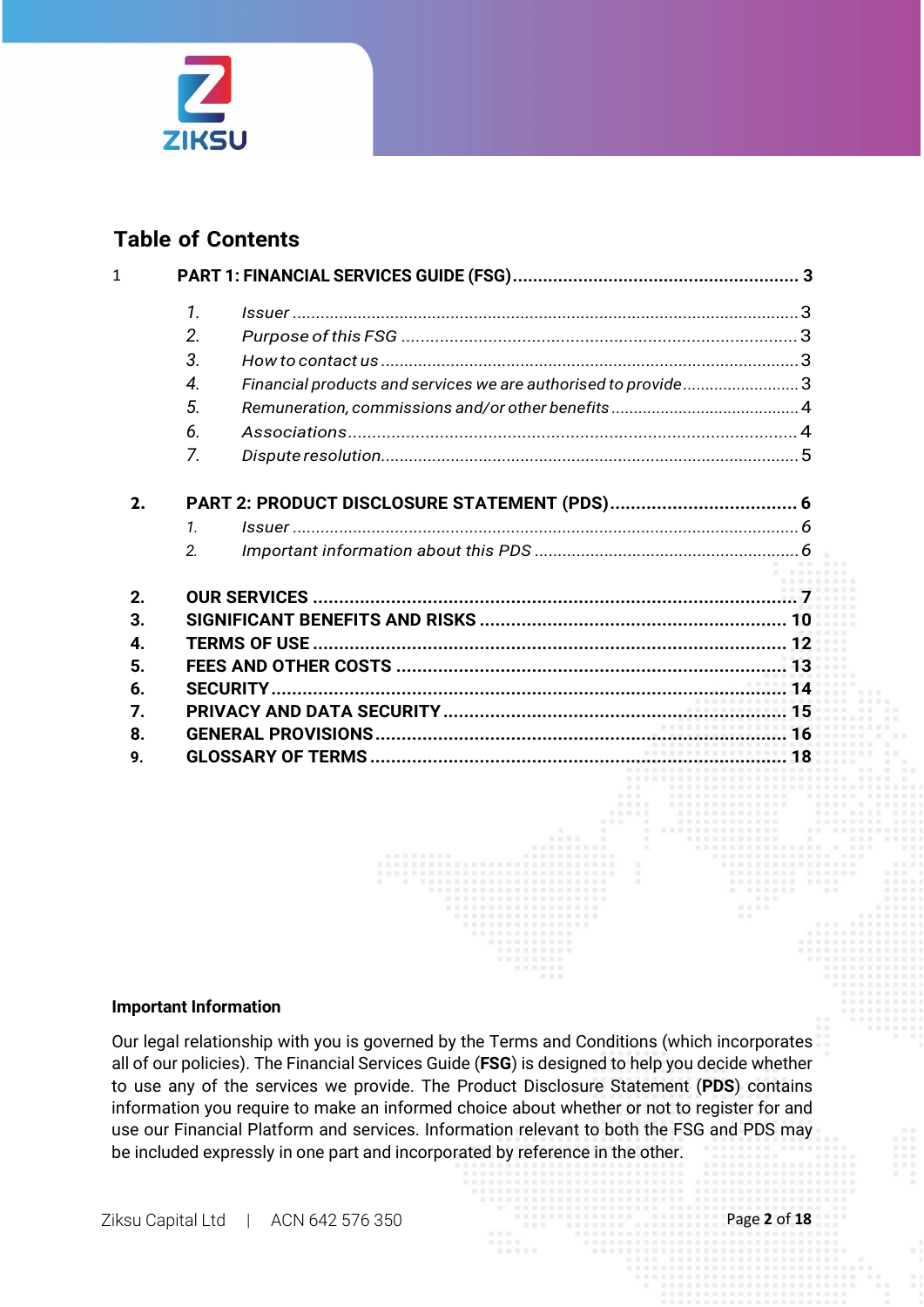

## Combined Financial Services Guide & Product Disclosure Statement

1. Part 1: FINANCIAL SERVICES GUIDE (FSG)

#### **1) Issuer**

Part 1 of this document is a FSG dated November 2021 issued by Ziksu Capital Ltd ABN 73 642 576 350 (**Ziksu**, **we, us** or **our**) which is an Authorised Representative (AR # 001280302) of PNI Financial Services Pty Ltd ACN 151 551 076 (**PNI Financial Services**) which holds Australian Financial Services Licence number 408735.

#### **2) Purpose of this FSG**

This FSG contains information about the following:

- A summary of the financial products and services that we provide.
- Fees, commissions and/ or other benefits paid to us and others in connection with the financial products and services we provide.
- Details of any associations which might reasonably be expected to influence the services we provide.
- Our complaint resolution arrangements and how you can access them.

#### **3) How to contact us**

Our contact details are as follows:

| Email: | info@ziksu.com                        |
|--------|---------------------------------------|
| Mail:  | 624 Murray Street, West Perth 6005 WA |
| Phone: | 1300 194 578<br>加豆豆豆豆豆                |

#### **4) Financial products and services we are authorised to provide**

Ziksu is an authorised representative of PNI Financial Services and is authorised to:

- Provide general financial product advice for non-cash payment products; and
- Issue, apply for, acquire, vary, or dispose of non-cash payment products.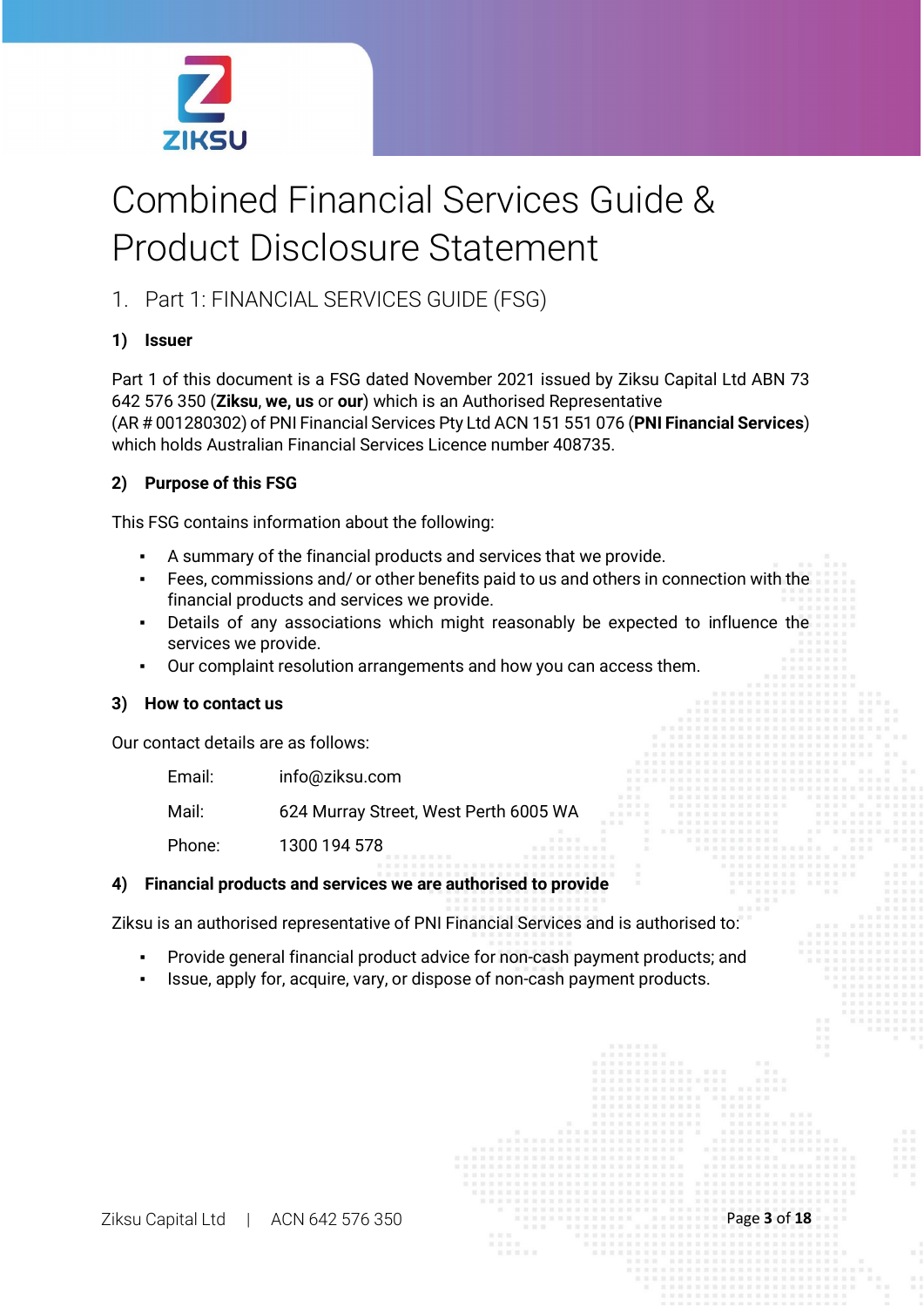

We are only authorised to provide general advice. Any advice we provide (including any statement of opinion or recommendation) will not take into account your individual objectives, financial situation or needs. Before using our services, you should consider the appropriateness of our services in regard to your objectives, financial situation and needs before you act on any advice we provide. It is strongly advised that you obtain your own independent advice before using our products and services. No investment advice whatsoever will be provided by Ziksu.

#### **5) Remuneration, commissions and/or other benefits**

#### **Ziksu staff**

Our staff receive a salary plus superannuation where applicable. They may also be eligible for monetary and non-monetary awards or additional incentive payments, including bonuses and shares.

The way we pay our staff and the amount we pay them varies depending on each individual staff member's business area and position.

#### **Third parties**

If a customer is referred to us, we may:

- pay the referrer a fee calculated as a percentage of the amount of the business generated by the customer; or
- provide the referrer monetary or non-monetary incentives based on various measures. Non-monetary incentives may include gift cards, vouchers, or other benefits that we choose to offer from time to time.

You can request more information about certain relevant remuneration payments referred to above before we provide services to you.

#### **6) Associations**

Ziksu is an authorised representative of PNI Financial Services. Ziksu and its associates may from time to time have affiliations with Merchants who agree to pay fees for various services.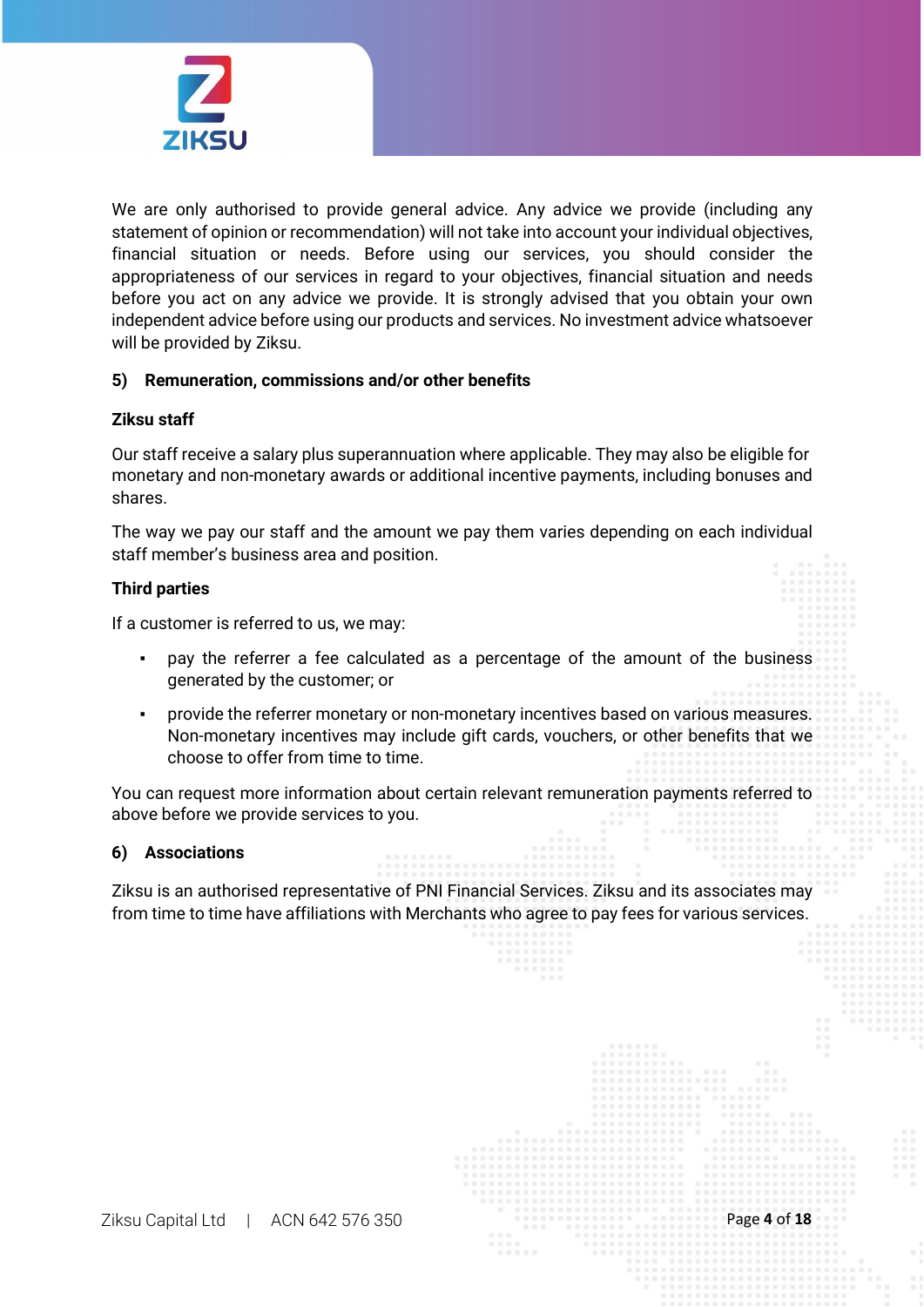

#### **7) Dispute resolution**

We have an internal dispute resolution procedure which is designed to resolve any issues raised by you. If you have a complaint, you should contact us on:

| To:    | The Officer (Complaints)               |
|--------|----------------------------------------|
| Email: | pds@ziksu.com                          |
| Mail:  | 624 Murray Street, West Perth, WA 6005 |
| Phone: | 1300 194 578                           |

We aim to acknowledge receipt of all complaints within 1 business day (AWST); and resolve all complaints within 30 calendar days after receipt of the complaint. This may not be possible in all circumstances.

Where we cannot resolve a complaint within 30 calendar days, we will notify you of the reason for the delay as well as an indication of when we expect to resolve the complaint.

If you believe your complaint has not been satisfactorily dealt with, you may wish to contact an alternative dispute resolution scheme.

PNI Financial Services is a member of the Financial Ombudsman Service Australia (**FOS**), an independent external dispute resolution scheme covering applicable Australian customers. For more information on FOS, please visit: [www.fos.org.au.](http://www.fos.org.au/)

If you are not satisfied with our resolution or handling of your complaint, you may contact FOS by:

| Phone: | 1800 367 287                          |
|--------|---------------------------------------|
| Mail:  | Financial Ombudsman Service Australia |
|        | GPO Box 3                             |
|        | Melbourne VIC 3001                    |
| Fax:   | +61 3 9613 6399                       |

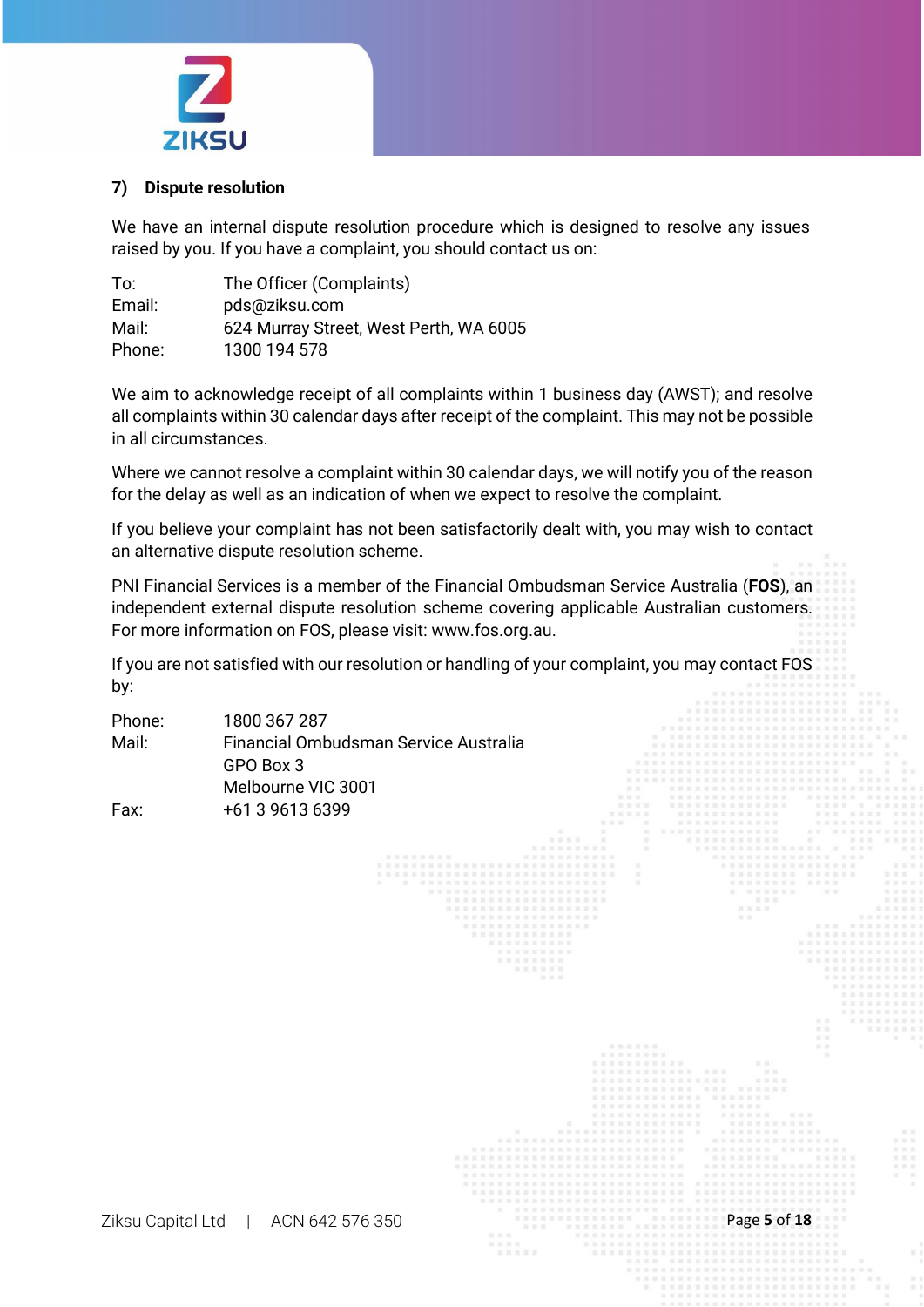

#### **2. PART 2: PRODUCT DISCLOSURE STATEMENT (PDS)**

#### **1) Issuer**

This PDS is issued by Ziksu Capital Ltd ACN 642 576 350 (**Ziksu, we, us** or **our**) which is an authorised representative of PNI Financial Services Pty Ltd ACN 151 551 076 (**PNI Financial Services**), which holds Australian Financial Services Licence number 408735.

Ziksu does not hold an Australian Financial Services Licence. Non-cash payment facilities are issued by Ziksu pursuant to an intermediary authorisation agreement between Ziksu and PNI Financial Services. Under that agreement, PNI Financial Services offers to arrange for the non-cash payment products to be issued by Ziksu pursuant to an intermediary authorisation pursuant to section 911A(2)(b) of the Corporations Act 2001 (Cth).

#### **2) Important information about this PDS**

#### **About this PDS**

This PDS contains important information about financial products or services we may deliver to you in Australia. You should read and consider this PDS carefully.

#### **General advice**

The information and advice in this PDS are general in nature and does not take into account your personal objectives, financial situation or needs. It is important that you read and consider this entire PDS and consider the appropriateness of the advice in light of your own objectives, financial situation and needs, before following the advice or making any decision to acquire or use our product.

The information contained in this Combined FSG and PDS is not investment advice. You should seek independent financial advice tailored to your circumstances before using the product if you consider it necessary.

Please contact us by email at [info@ziksu.com](mailto:info@ziksu.com) if you have any questions about the product or the PDS.

#### **Remuneration and commissions**

Our employees and directors receive salaries, bonuses and other benefits from us, which may include commissions. We may also enter into arrangements to jointly provide software solutions which are integrated with our financial products and services (for example, accounting software which is integrated with our Platform). Under these arrangements, we may pay commissions or referral payments to the relevant software provider or referrer.

Please also refer to section 5) of the FSG

Ziksu Capital Ltd | ACN 642 576 350 Page **6** of **18**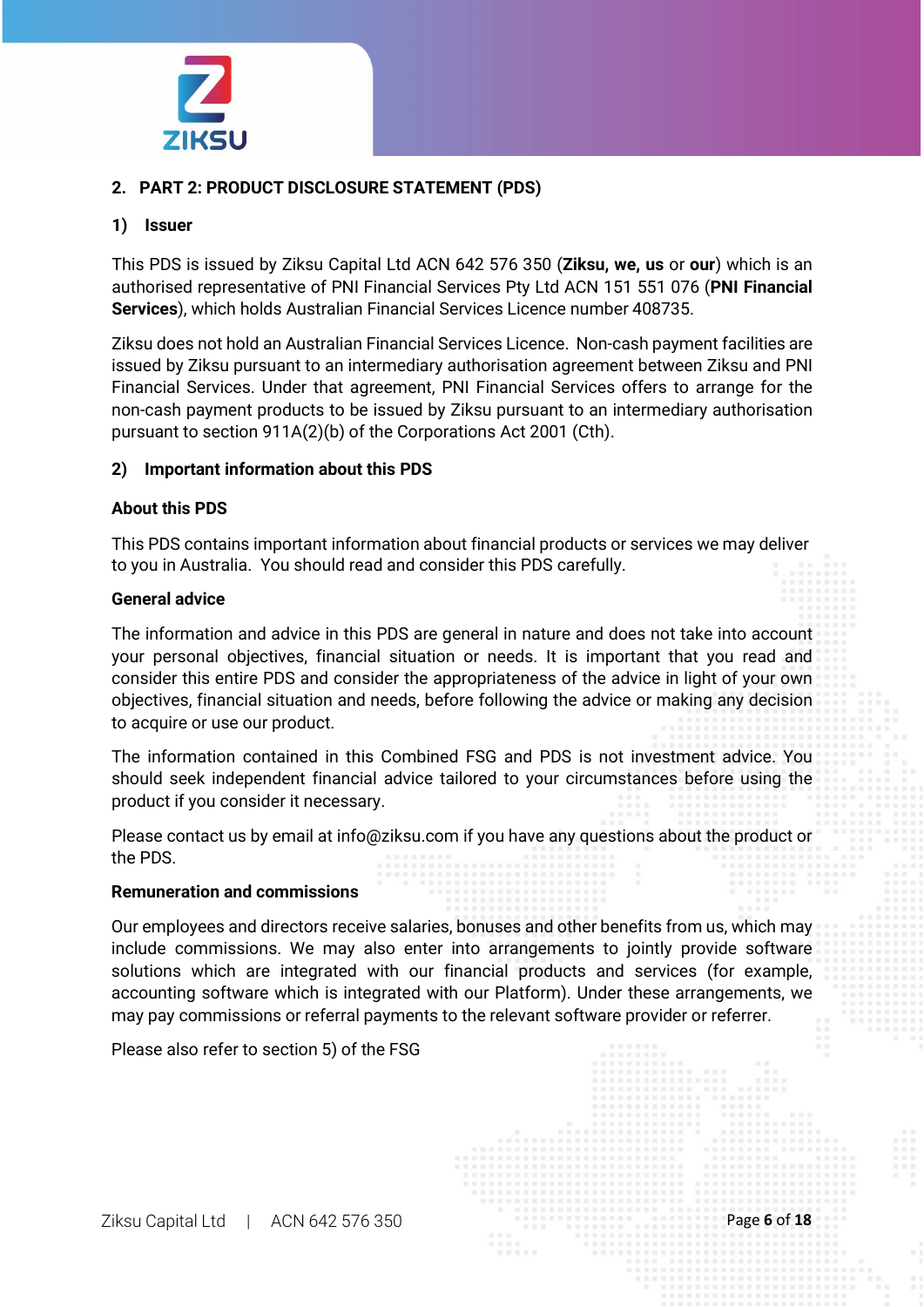

#### **No cooling off period**

There is no cooling off period associated with this product.

#### **Jurisdiction**

This PDS does not constitute an offer in any jurisdiction other than Australia. The PDS only applies, and the product is only available, to persons who are permanent residents or temporary residents with a valid Australian visa, who have received this PDS in Australia or who are considering using the product in connection with activities conducted in Australia, either electronically or otherwise. Other persons who come into possession of this PDS should seek advice as to whether the product is available to them.

#### **Updated information**

Information in this PDS is current at the date of the PDS (stated above) and is subject to change from time to time at Ziksu's sole discretion. Where the change is not materially adverse, you will be able to find the updated information in a notice posted on our website or by contacting us. Otherwise, we may vary this PDS or issue a new PDS in accordance with section 9.1 of this PDS. We will provide a paper or electronic copy of the new PDS on your request and without charge.

#### **3. OUR SERVICES**

Our services below allow you to make payments securely and conveniently to Merchants, and send monies to and receive monies from other users within Ziksu platform and across 100+ banks using Ziksu app.

To find out more, please visit [www.ziksu.com.](http://www.ziksu.com/)

The Ziksu platform for business and personal customers is accessible via a Ziksu app on Android or iOS devices. When you register to use our platform through our app, we will open a Digital Transaction Account (not a bank account) with BSB, Account Number, PayID and a unique QR code. Users on the Ziksu platform are required to undergo an Identity Verification check during the time of onboarding and prior to using the platform.

Personal users are required to provide either their current valid Driving Licence or current valid Passport. Foreign Passports *must have a valid Australian visa*. Ziksu initiates a document verification check through our Gateway Service Provider.

For a business with an ABN or ACN, Ziksu will complete a business verification check followed by mandatory Identity Verification checks for all officeholders of that business. Ziksu allows only one Personal account and one Business account to be opened using the same single Australian mobile number.

As a Corporate Authorised Representative of the AFSL holder, Ziksu is required to hold customer monies with approved Authorised Deposit-taking Institutions. Ziksu customer monies are held with Cuscal Limited through Moneytech Payments Pty Ltd and for Direct Entry and NPP settlement.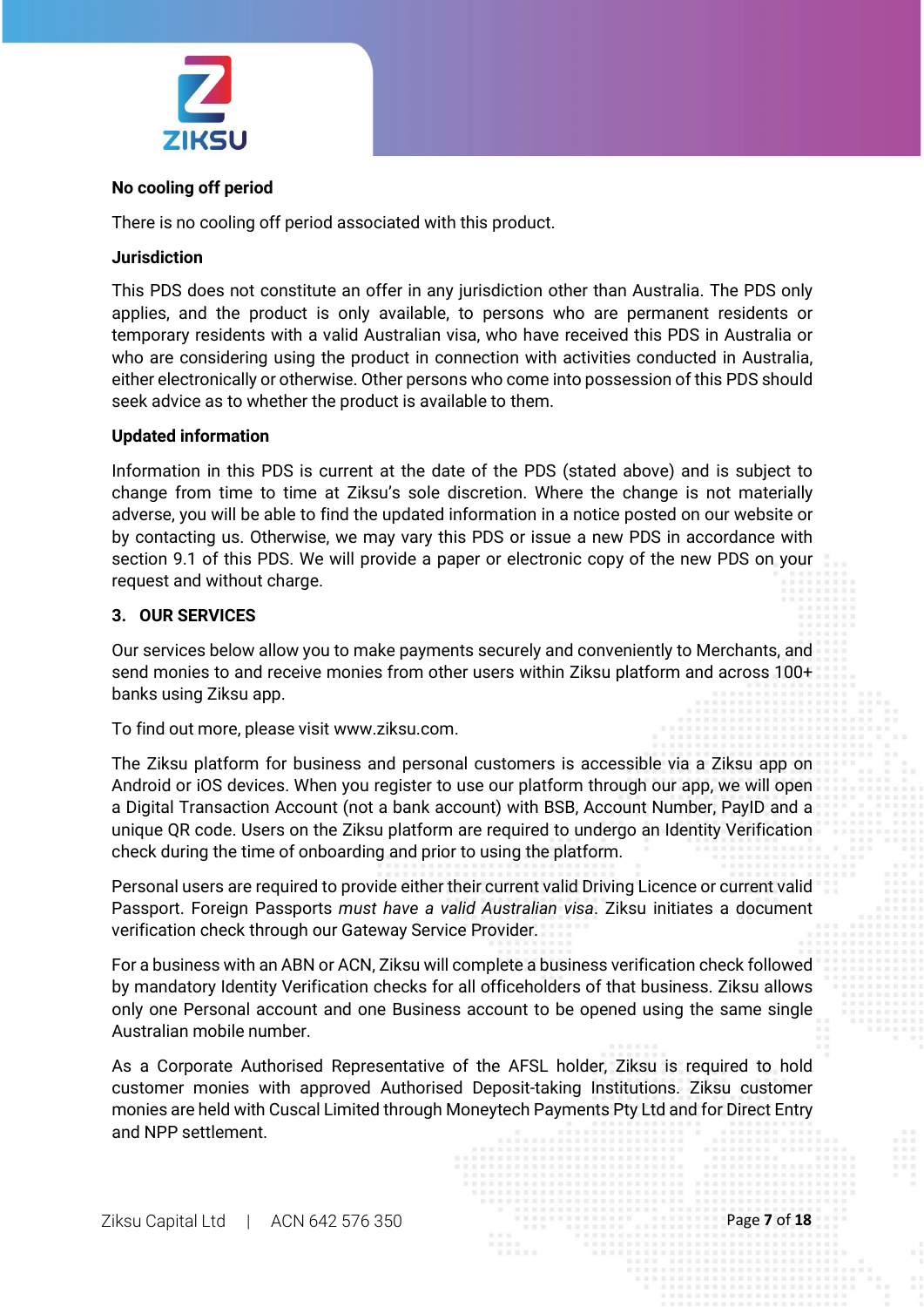

Our Platform provides for:

|                                                        | Personal and Business customers are provided with the following<br>when an account is successfully opened:                                                                                                                                                                                                                                                       |  |  |
|--------------------------------------------------------|------------------------------------------------------------------------------------------------------------------------------------------------------------------------------------------------------------------------------------------------------------------------------------------------------------------------------------------------------------------|--|--|
|                                                        | <b>BSB</b><br><b>Account Number</b><br>PaylD<br>Ziksu QR Code                                                                                                                                                                                                                                                                                                    |  |  |
| <b>Transaction</b><br><b>Digital</b><br><b>Account</b> | Users can send and receive money from other banks using the BSB<br>and Account number or instantly, using Ziksu PayID to those banks<br>and other financial institutions connected to the NPP who accept<br>payments through PaylD.                                                                                                                              |  |  |
|                                                        | The maximum balance limit on the digital transaction account is<br>A\$100,000. Users are required to regularly transfer funds from their<br>Ziksu account to their external bank account in order to receive<br>additional funds. This is to ensure that the maximum balance limit<br>is always observed and to avoid any declined transactions.                 |  |  |
|                                                        | Ziksu provides QR codes for sending and receiving money for both<br>Personal and Business users. Ziksu provides two types of QR<br>codes:                                                                                                                                                                                                                        |  |  |
|                                                        | 1. Default unique user/account QR code                                                                                                                                                                                                                                                                                                                           |  |  |
|                                                        | 2. Creation of a Static and Dynamic QR code                                                                                                                                                                                                                                                                                                                      |  |  |
| <b>QR Codes</b>                                        | Static QR menu option allows users to create a QR<br>code to receive a payment by pre-defining a static<br>amount (\$) and description for the payment.<br>Dynamic QR menu option allows users to create a<br>QR code to receive varying amounts by just entering<br>a description for the payment.                                                              |  |  |
|                                                        | Business Only - Counter Display Ziksu QR Code                                                                                                                                                                                                                                                                                                                    |  |  |
|                                                        | Business users can generate a counter display QR<br>Code using their Ziksu account as the default<br>account to receive their payments<br>Business users can also choose to generate a<br>counter display QR Code using their existing non<br>Ziksu bank accounts that are connected to the NPP<br>or can receive payment via PayID.<br><br><b>*************</b> |  |  |
|                                                        | <b>NNHNNNNNNNNNNNN</b>                                                                                                                                                                                                                                                                                                                                           |  |  |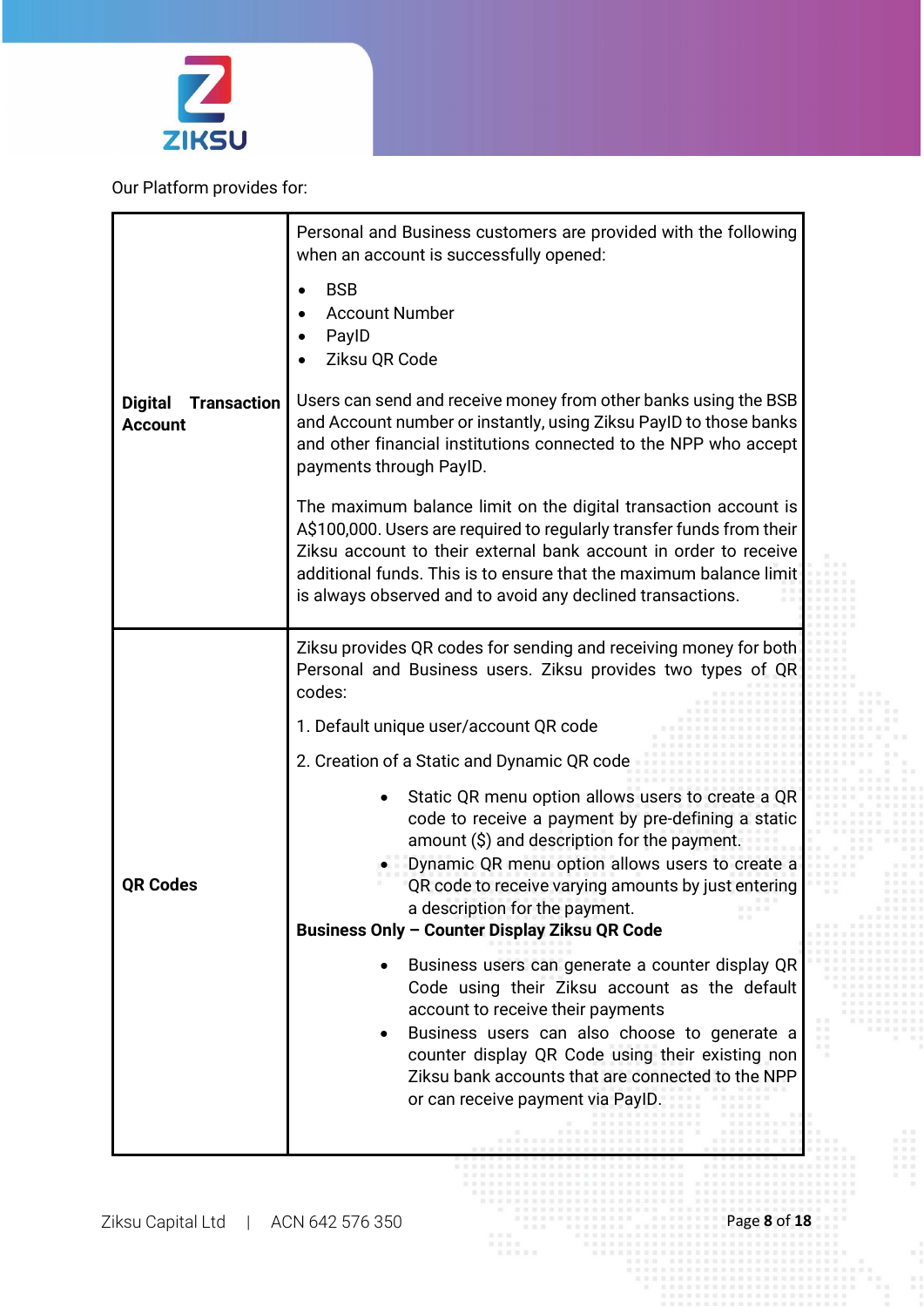

|                                        | Pay anyone, anywhere, anytime with your QR Code or Ziksu PayID                                                                                                                                                                                                                                                                                                                                                                                                                                                                                                                                                                                                                                                                                          |  |  |
|----------------------------------------|---------------------------------------------------------------------------------------------------------------------------------------------------------------------------------------------------------------------------------------------------------------------------------------------------------------------------------------------------------------------------------------------------------------------------------------------------------------------------------------------------------------------------------------------------------------------------------------------------------------------------------------------------------------------------------------------------------------------------------------------------------|--|--|
| Make a payment                         | Send payments for Commercial Transactions or Personal<br>Transactions.<br>Payment will be made on your terms. Funds will be debited<br>from your Ziksu digital transaction account balance on our<br>platform and transferred to other Ziksu personal or<br>business accounts or other banks via PayID (only those<br>banks who are connected to the NPP).<br>We will send the funds to your nominated recipient securely<br>$\bullet$<br>Ziksu always settles the funds instantly to other Ziksu<br>$\bullet$<br>accounts. Settlement will be completed in near real-time via<br>PayID to those banks who are connected to the NPP.<br>Ziksu platform for payments is available 24 / 7 x 365<br>Ziksu provides an in-app notification to the receiver. |  |  |
| <b>Request and receive</b><br>payments | Request and receive payments instantly from anyone, anywhere,<br>anytime with your QR code or Ziksu PayID.<br>Invoice a buyer or request funds for a Personal Transaction.<br>When you request a payment, we will send the buyer or<br>nominated individual an in-app notification.                                                                                                                                                                                                                                                                                                                                                                                                                                                                     |  |  |
| <b>Split bill</b>                      | For personal customers only. You can request money from<br>multiple users on the Ziksu platform using the split bill feature<br>which allows you to enter the same amount or different amounts.                                                                                                                                                                                                                                                                                                                                                                                                                                                                                                                                                         |  |  |
| <b>Transaction reports</b>             | Ziksu provides enhanced reporting for both Personal and Business<br>customers in real-time within the app.                                                                                                                                                                                                                                                                                                                                                                                                                                                                                                                                                                                                                                              |  |  |
| Account Statements                     | Ziksu provides a digital account statement for both Personal and<br>Business customers in near real-time which is a list of financial<br>transactions occurring within a given period.                                                                                                                                                                                                                                                                                                                                                                                                                                                                                                                                                                  |  |  |
| <b>Auto-Sweep</b>                      | By activating the Auto-Sweep Account option within the app, Ziksu<br>automatically transfers funds to your chosen bank account using<br>NPP.                                                                                                                                                                                                                                                                                                                                                                                                                                                                                                                                                                                                            |  |  |
| <b>Transfer Funds</b>                  | If you have funds in your Ziksu account, you may transfer them to<br>the linked bank account you hold with another financial institution<br>provided such financial institution is connected to the NPP.<br>                                                                                                                                                                                                                                                                                                                                                                                                                                                                                                                                            |  |  |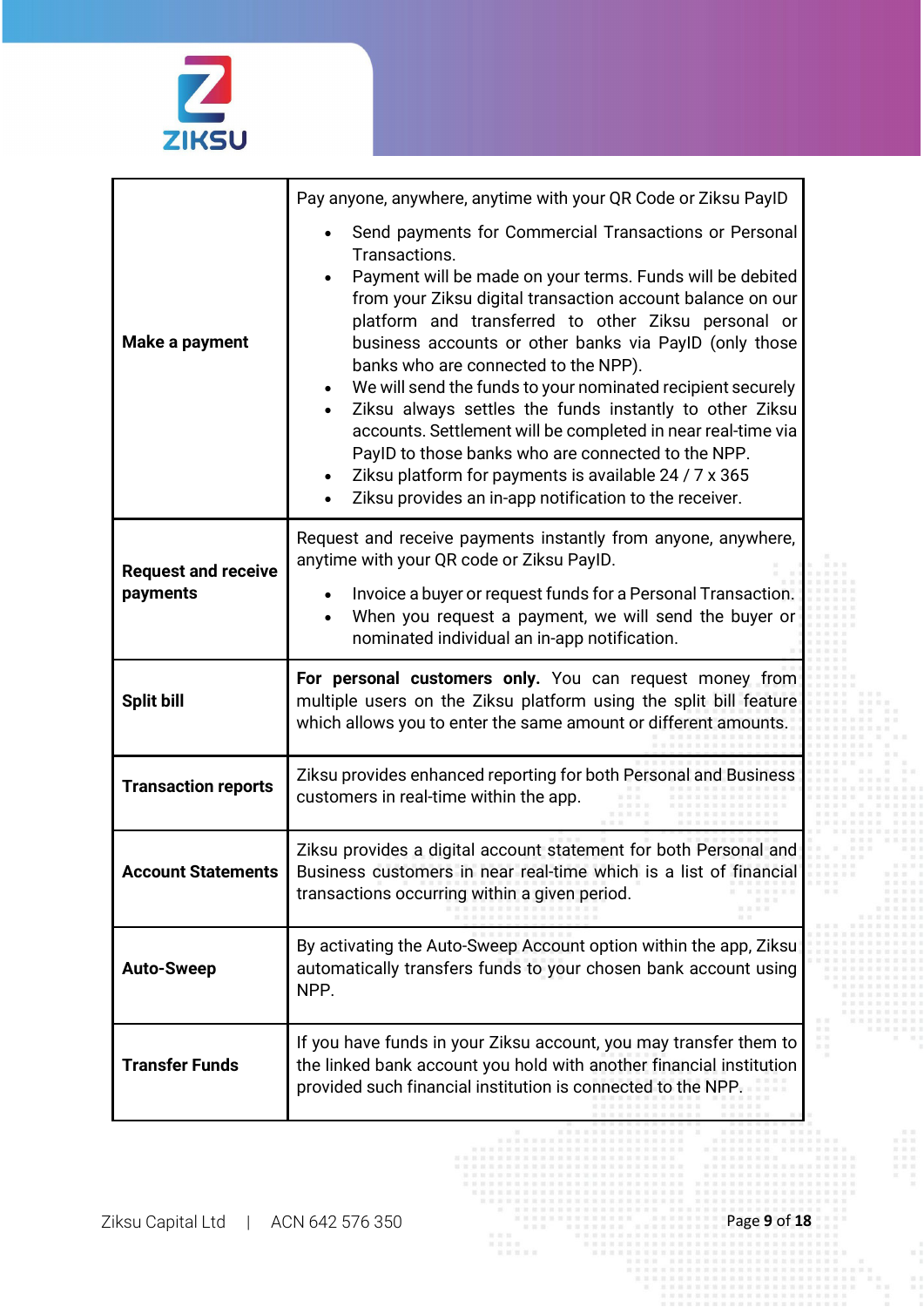

#### **4. SIGNIFICANT BENEFITS AND RISKS**

#### **4.1 Significant Benefits**

The main benefits of using our Platform are:

#### **Flexibility and convenience**

You can send payment instructions at any time, including outside business hours (please note timing for the processing and clearing of payments in section 4.2 of this PDS).

#### **Security**

All payments can be completed without the need to re-enter bank account details.

#### **Efficiency**

The Platform is designed to complete your transactions in near real time, giving you quicker access to your money.

#### **Fast, easy, and secure account opening**

Ziksu enables anyone to open a digital transaction account within minutes.

#### **Record keeping**

All transactions are recorded, including details of all payments completed. Note: you will lose access to these records if you close your account with us.

#### **Fees**

There is no setup fee, monthly fee or account keeping fees for any personal or business digital transaction account. Some transaction fees may apply, e.g., for transferring money out of your Ziksu account via PayID. All fees payable on transactions from personal to business accounts, e.g., making a purchase, are paid to us by the Merchant. See section 6 for details.

#### **4.2 Significant Risks**

The main risks of using our Platform are:

#### **Security**

There is a risk that people may gain unauthorised access to your account on our Platform, view the information on your account and/or perform unauthorised transactions for which you may be liable. You may be able to reduce this risk by keeping your account passcode to yourself, not sharing, or divulging it to any other person and changing your passcode often.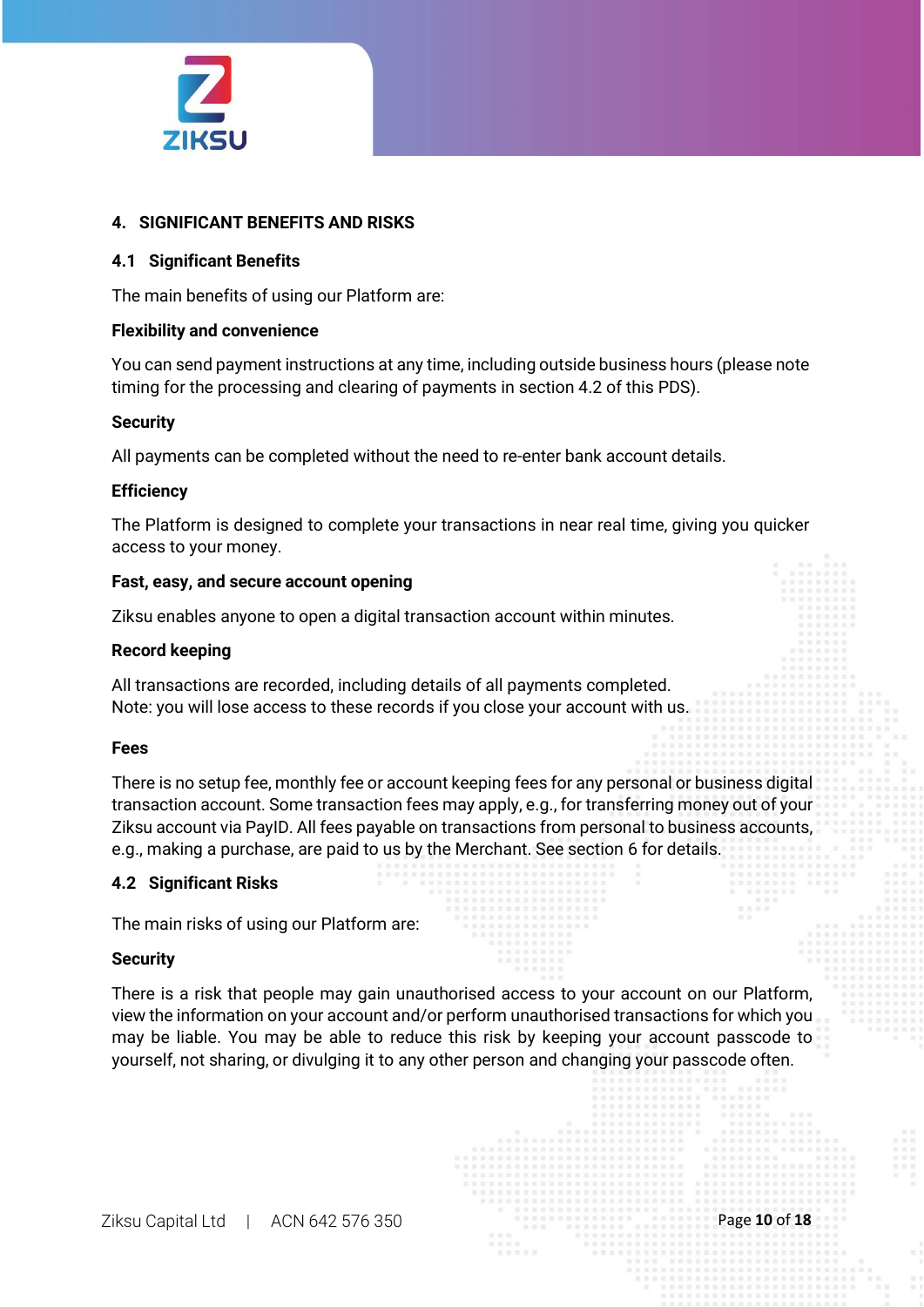

#### **Unavailability of our Platform**

Whilst we will endeavour to make every attempt to ensure our Platform is available at all times, it is possible it may be rendered temporarily unavailable from time to time (e.g., due to technical failure or system maintenance or third-party bank or financial institution service unavailability). If this occurs, you may not be able to access our Platform temporarily or we may not be able to process payment requests on time, correctly or at all.

#### **Transfer/payment failure**

As Ziksu only allows transfers and payments to be completed using QR code or PayID, there may be other circumstances beyond our control which could result in payment failure.

#### **Merchant**

Any Merchant must be registered to use our Platform. If a Merchant ceases to be so, you will not be able to make further payments to that Merchant using our platform.

#### **Reversals and refunds**

You must contact your Merchant if you need to reverse or obtain a refund in relation to a payment you have made using our Platform. However, your Merchant may not provide the reversal or refund. All reversals and refunds are matters solely between you and your Merchant.

#### **Timing**

Ziksu always settles the funds instantly to other Ziksu accounts. Settlement will be completed in near real-time via PayID to those banks who are connected to the NPP.

#### **Termination**

We may terminate your access to our Platform in accordance with the Terms and Conditions of use, including if unauthorised transactions have been made in relation to your account or due to inactivity for 2 months. If we terminate your access to our Platform, you will be unable to access our Platform to make payments and will lose access to records stored on the Platform after one (1) year from inactivity date. If you have monies in your account at the time of termination or closure, then you will need to contact Ziksu to obtain a refund. You will incur a 2.5% processing fee.

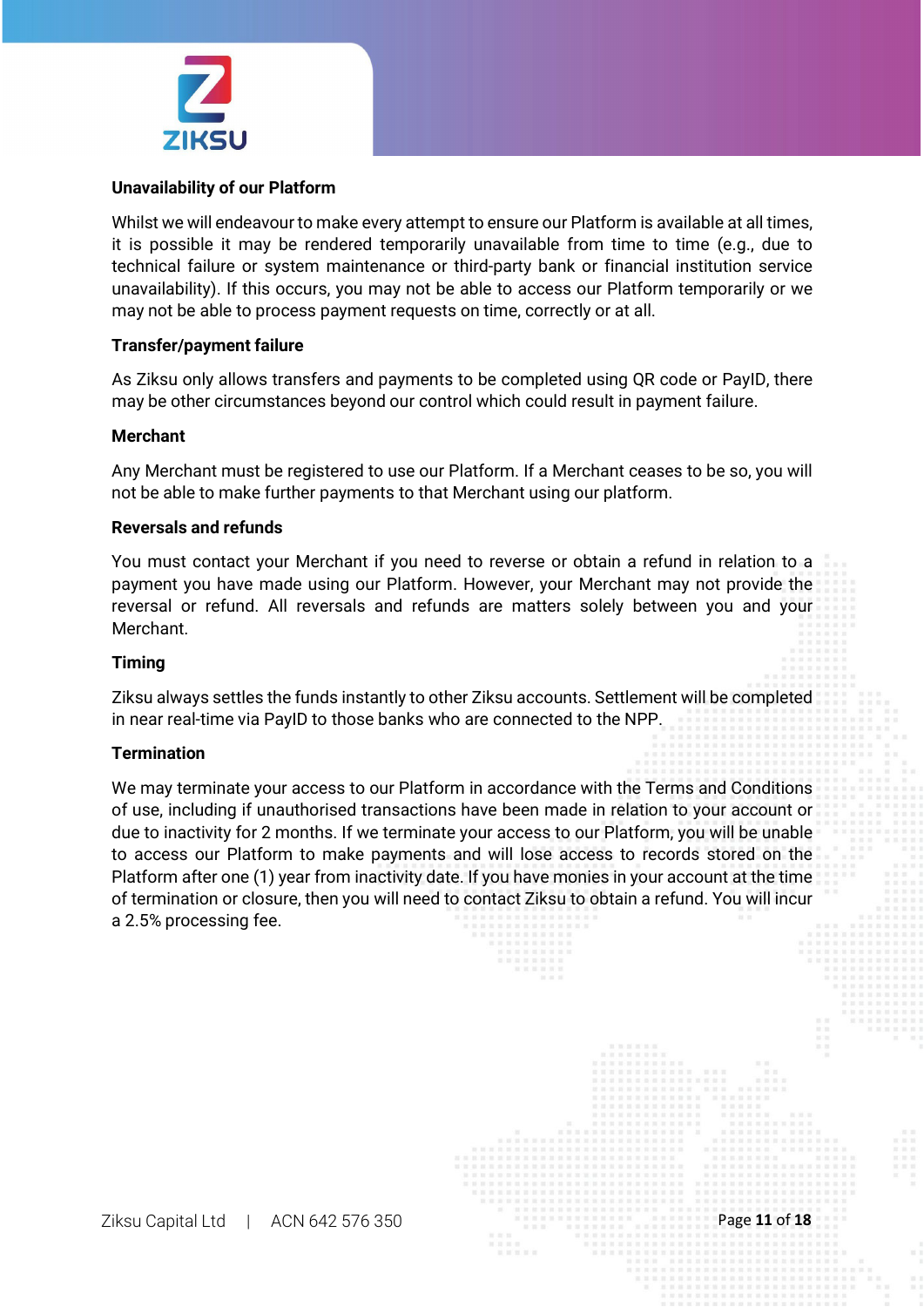

#### **5 TERMS OF USE**

#### **Terms and Conditions**

By accessing our Platform, you are deemed to have read all the [Terms and Conditions, t](https://ziksu.com/Terms%20and%20Conditions%20-%20Final.pdf)he FSG, and PDS together with all documentation governing your usage of our Platform. You agree to be contractually bound by the current terms of the FSG, this PDS and our Terms and Conditions (as amended by us from time to time at our sole discretion) which governs your use of our Platform.

We may amend our Terms and Conditions from time to time. You should regularly review the terms and conditions set out in the Terms and Conditions so that you are always up to date with the current version of the Terms and Conditions, and you are deemed to have read all the terms and conditions of the Terms and Conditions which is available on our website at any point in time.

By using our Platform, you acknowledge that you are instructing us to make payments directly to the Merchant selected by you and/or you are instructing us to carry out any other services Ziksu provides to you; and that fees and charges may apply.

#### **Timing of payments**

Payment requests made from your Ziksu account:

- (a) are available 24 / 7 x 365 and settled instantly.
- (b) using PayID from another bank account may happen in near real-time.
- (c) Ziksu does not guarantee service availability and/or any payment processing completion using PayID as this depends on other banks or third-party financial institutions.

#### **Liability**

Subject to any provisions in the *Competition and Consumer Act 2010 (Cth)*, or any other relevant law or code which we have subscribed to or must comply with, we do not give any guarantee or warranty of reliability or accuracy and to the extent permitted by law, we do not accept any liability for loss or damage whatsoever, including without limitation, as a result of processing any payment request, any delay associated with processing any payment request, any person relying on information about our Platform or being unable to access our Platform (including as a result of us suspending access to our Platform).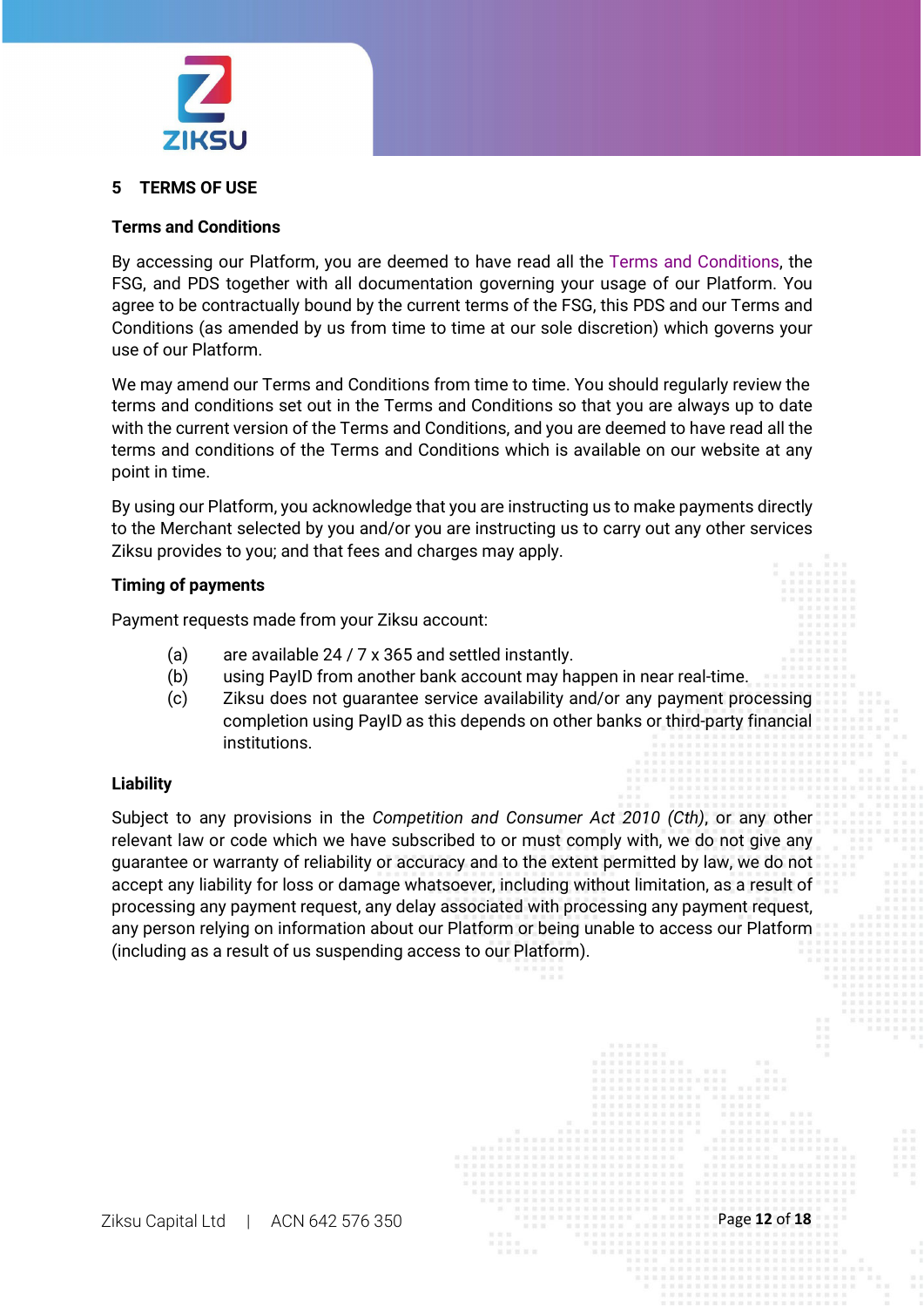

#### **6. FEES AND OTHER COSTS**

Fees are subject to change in accordance with section 9. Information about current fees and charges is available from us on request.

#### **Transaction fees and surcharges**

The fees that apply for the issue and use of the Ziksu Platform are as follows:

| <b>Description</b>                                                       | <b>Personal</b> | <b>Business</b> |
|--------------------------------------------------------------------------|-----------------|-----------------|
| Send/Receive Money (between Ziksu digital Transaction<br>Accounts)       |                 |                 |
| Dollar Drop Transactions to verify other bank accounts                   | \$1             | \$1             |
| Cash In via NPP                                                          |                 |                 |
| Cash In via Direct Entry                                                 |                 |                 |
| Ziksu Customer to Merchant Payment (e.g., Purchase of<br>goods/services) | N/A             | $1% + GST$      |
| <b>Auto Sweep</b>                                                        | N/A             | \$1             |
| <b>Ziksu Account to another Bank</b>                                     | \$1             | \$1             |

#### **Refunds**

Transaction fees and surcharges on authorised transactions will not be refunded, including where the Merchant has issued you a refund for a product or service provided.

Where you believe any transaction fee or surcharge has been charged in error, you should request a refund by contacting us.

#### **GST**

Unless stated otherwise, all fees and charges noted in this PDS are exclusive of GST. You should check with your Merchant whether the amount you are paying to them includes GST or not.

#### **Dishonour fees**

Where such dishonour fees are charged by either your financial institution or your Merchant, we are not able to refund these fees. You should contact your financial institution or your Merchant if you feel any dishonour fee has been incorrectly or unfairly processed.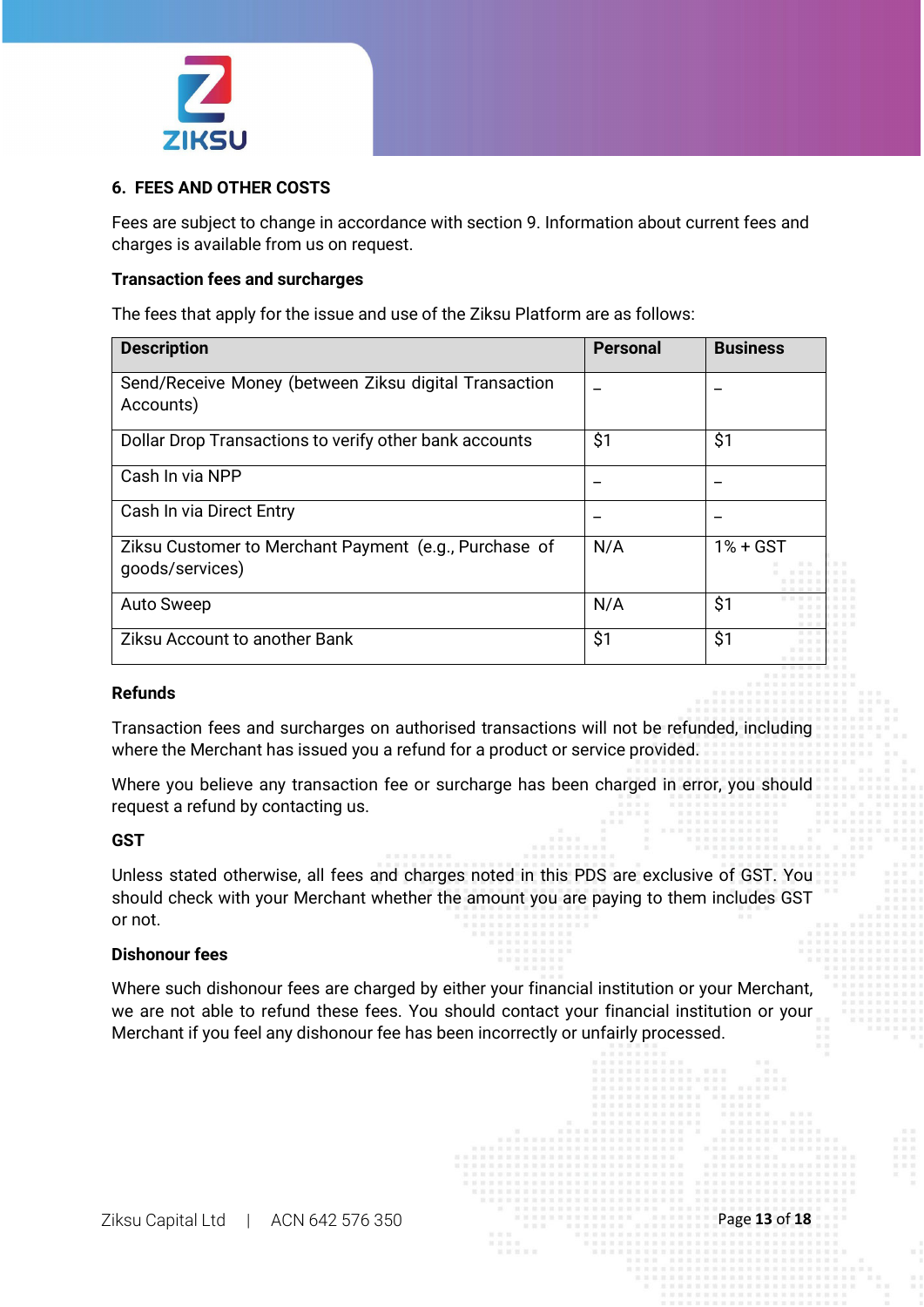

#### **Taxes and government fees and charges**

You are responsible for collecting, reporting, and paying any taxes that may arise from your use of our Platform and services. You agree to comply with applicable tax laws in connection with your use of our Platform and services.

Should any government fees or charges become payable in relation to your use of the Platform, we will notify you in accordance with section 9.

#### **Limits**

The following default limits apply to Ziksu Accounts and the Ziksu Platform:

| <b>Description</b>                                      | <b>Minimum</b><br><b>Transaction</b> | <b>Maximum</b><br><b>Transaction</b> | <b>Daily</b><br><b>Cumulative Amt</b> | <b>Monthly</b><br><b>Cumulative Amt</b> |
|---------------------------------------------------------|--------------------------------------|--------------------------------------|---------------------------------------|-----------------------------------------|
| <b>Maximum Account Limit</b>                            |                                      | \$15,000                             |                                       |                                         |
| Send/Receive Money between<br>Personal users            | \$1                                  | \$10,000                             | \$10,000                              | \$250,000                               |
| Cash In via NPP                                         | \$1                                  | \$10,000                             | \$10,000                              | \$250,000                               |
| Cash In via Direct Entry                                | \$1                                  | \$10,000                             | \$10,000                              | \$250,000                               |
| Ziksu Customer to Ziksu Merchant                        | \$1                                  | \$10,000                             | \$10,000                              | \$250,000                               |
| Auto Sweep Limit                                        | \$1                                  | \$10,000                             | \$10,000                              | \$250,000                               |
| <b>Ziksu Account to Other Bank</b><br><b>Transfer</b>   | \$1                                  | \$500                                | \$500                                 | 15,000                                  |
| Customer to Ziksu Merchant with<br>another Bank Account | \$1                                  | \$10,000                             | \$10,000                              | \$250,000                               |

#### **7. SECURITY**

#### **Username and passcode**

If you register to use our Platform, you will be allocated a username and asked to choose a 4-digit passcode. Your passcode must comply with our security parameters, which we may change from time to time at our sole discretion.

Your passcode must be used to complete any transaction on the Platform, such as payment authorisations from your Ziksu account.

#### **Protect your passcode**

When you create your passcode, you must ensure that it is kept secret and confidential and must not be disclosed to any third party (including family, friends, and other institutions). If someone else has your username and passcode, they can perform payment transactions and change your profile (such as contact details). We accept no liability to you whatsoever if any unauthorised change of your profile or authorisation of payments/transactions on your account have transpired without your consent due to, for example, your failure to keep your passcode secret and confidential, or any other reason such as theft of your passcode due to hacking or cyber breach.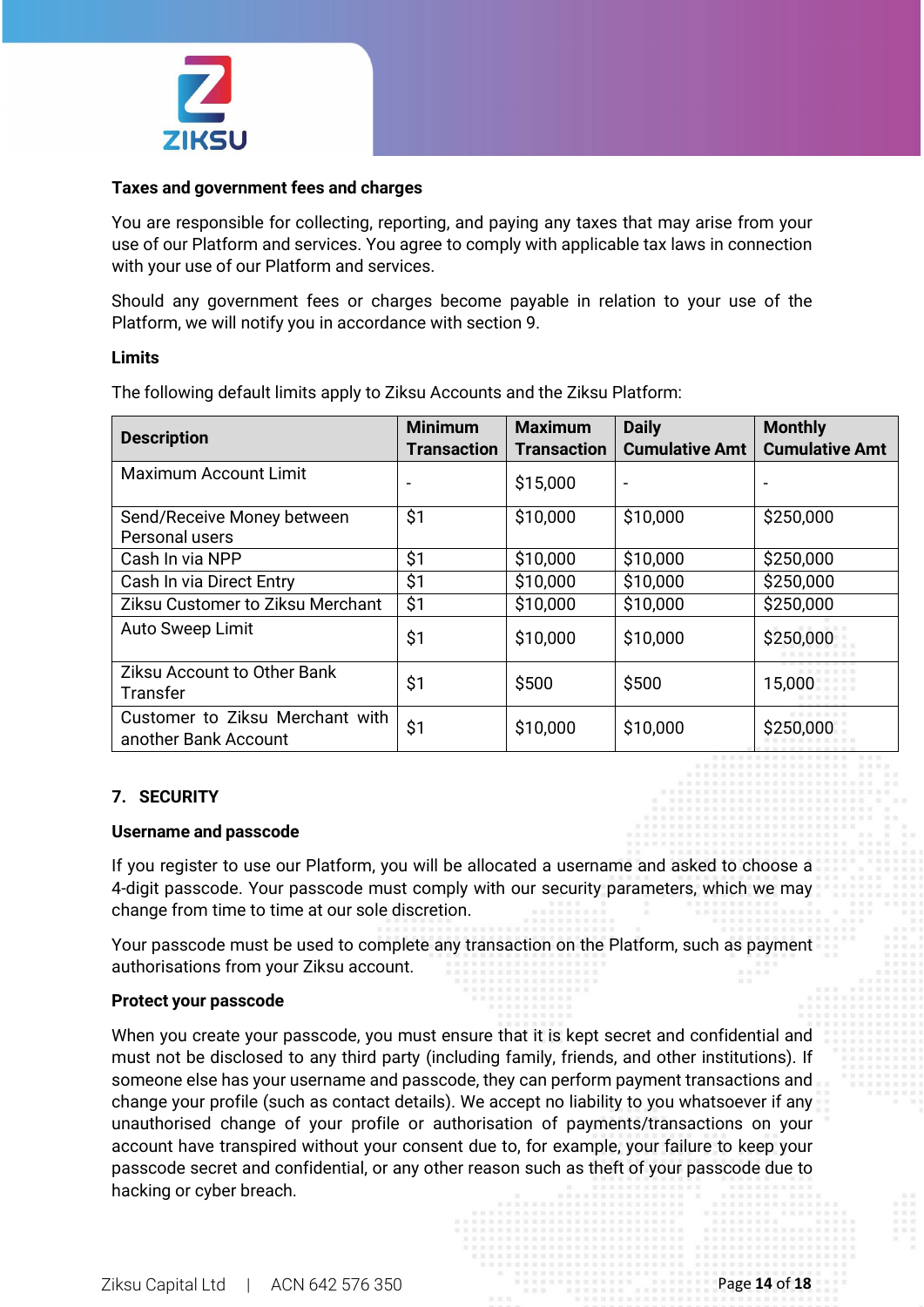

#### **Mobile devices**

When you use the Platform on mobile devices (such as smart phone or tablet), then you should secure any such device (e.g., through passcode protection or fingerprint scan) to prevent unauthorised access to the Platform through your mobile device. If your mobile device is lost or stolen, unauthorised persons may gain access to view your account, information and potentially conduct transactions. We accept no liability to you whatsoever in this regard.

#### **Unauthorised access or use**

You must advise us as soon as reasonably practicable if you are aware or suspect that any other person knows your passcode. We can then check your account activity and attempt to cancel any future dated payments after receiving written notification from you that you tell us have not been authorised by you. We can also assist you to change your passcode. If you suspect someone else knows your passcode, you should change your passcode as quickly as possible and cancel any unauthorised future dated payments.

It is your sole responsibility to ensure your internet access is secure at all times when using the Platform. You should also ensure your mobile device and browser software is up to date; any alterations to the manufacturer's handset and software settings may impact your mobile browsing experience.

You acknowledge that we are entitled to assume that any access to the Platform using your username and passcode is made by you, regardless of the true identity of the person who may be accessing the Platform, until such time as you change your passcode, or you notify us in writing to the contrary.

To the extent permitted by law, we are not liable to indemnify or otherwise compensate you for any loss or damage you may incur for any payment as a result of unauthorised access or use, including any failure by you to keep your passcode private and confidential.

#### **8. PRIVACY AND DATA SECURITY**

#### **Privacy statement**

We may collect, hold, use and disclose personal information about you to process your registration to access the Platform, deliver the Platform payment services, assist your Merchant with payment enquiries and deal with complaints. We will handle your personal information in accordance with our Privacy Policy (available on our website or upon request). We may also collect personal information about you from your Merchant, public sources, information brokers and through monitoring and recording interactions with you (e.g., phone, email and online).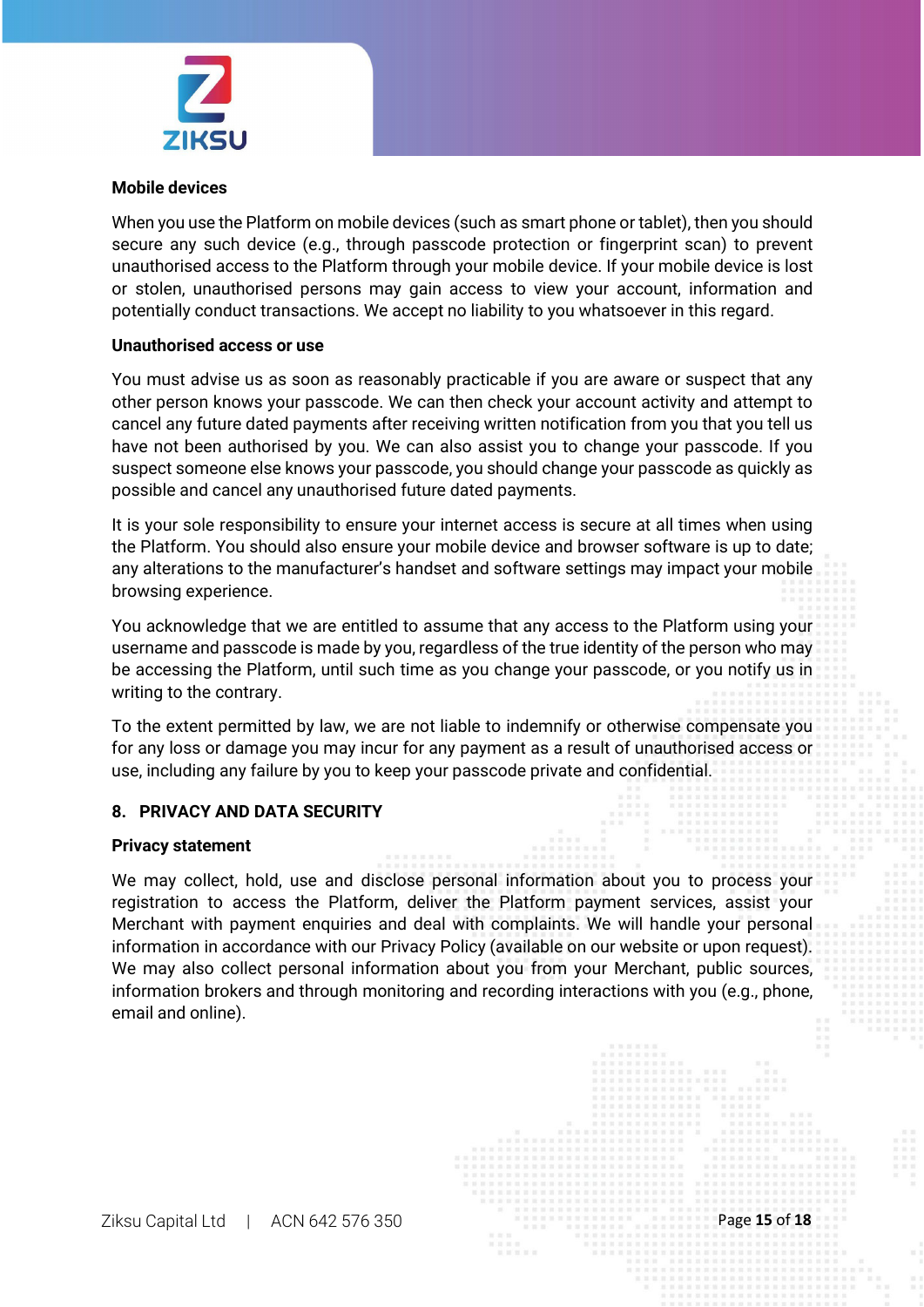

Some of the information we collect is required by various laws, including The Anti-Money Laundering and Counter-Terrorism Financing Act 2006. We may exchange your personal information with your Merchant, your authorised representatives, our related companies, and our service providers (described further in our Privacy Policy). These companies may be located outside Australia, including the countries specified in our Privacy Policy.

You acknowledge and agree that we need to collect, verify, and handle personal information about you to enable us to deliver all parts of the Platform service and without that information we may not be able to effect certain payment options.

Unless you have told us in writing not to, we may use your personal information to contact you by any means to offer you other products, including third party products or services that may be of interest to you. You can change your marketing preferences at any time by accessing your account on our Platform.

You agree to the handling of your personal information in accordance with our Privacy Policy. Our Privacy Policy contains further details about our handling of personal information, complaints, website privacy and information regarding your rights to request access to or correct information we hold.

#### **Fraud and data security**

We are committed to providing high quality financial products and services within a trusted environment.

#### **Phone conversations**

You agree that we may record telephone conversations between us for quality monitoring, training, compliance and security purposes. The recordings will only be used for the above specified purposes. Ziksu will make every reasonable effort to inform you when telephone conversations will be recorded.

#### **9. GENERAL PROVISIONS**

#### **Changes and updates to this PDS**

In accordance with the law and any code to which we subscribe, we may vary or modify this PDS at our sole discretion at any time. We will tell you about any changes we make and will notify you of the changes as set out in the following table. Any subsequent access, viewing or other use of the Platform by you will constitute your acceptance of the new terms.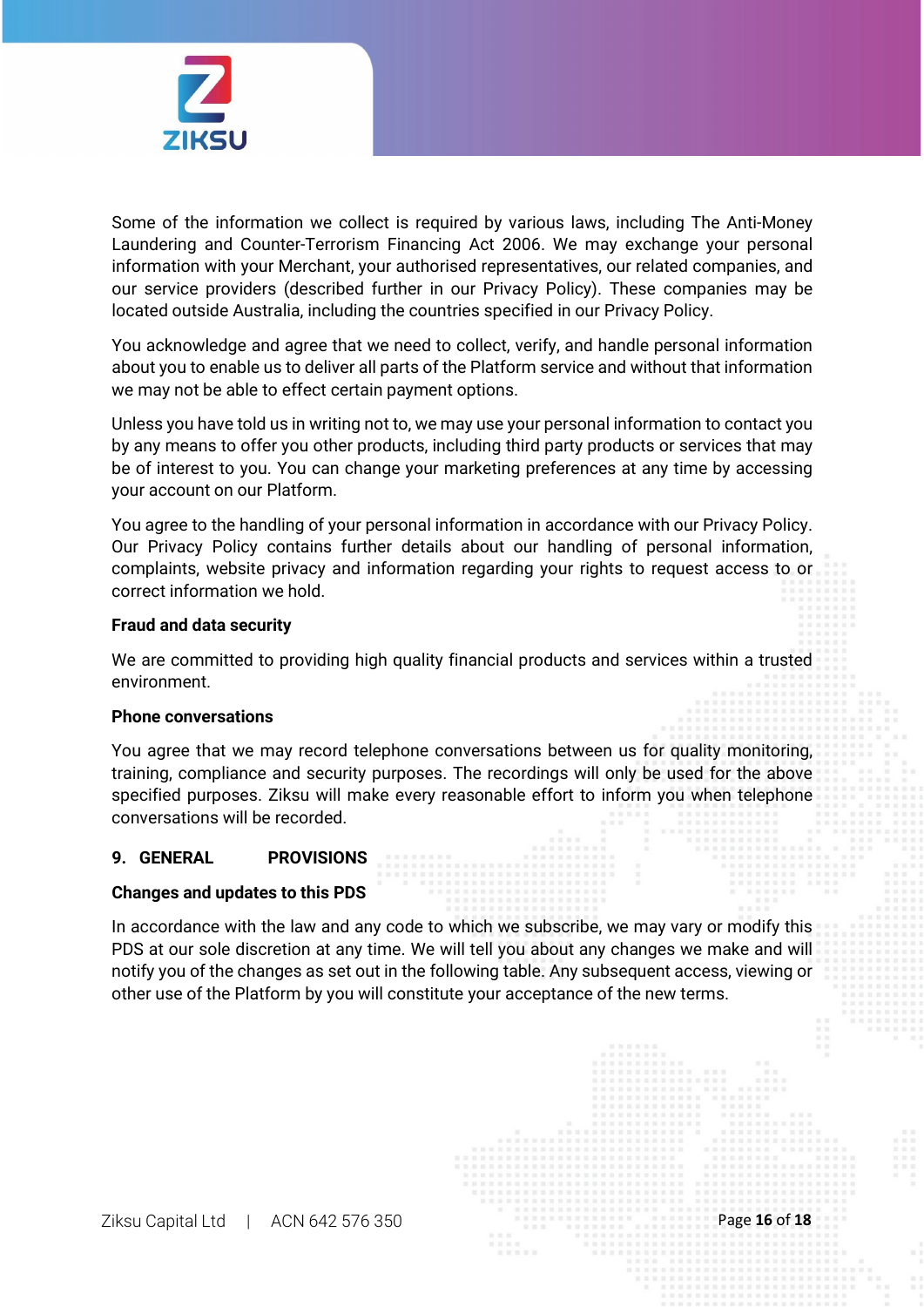

See 'Types of change' table below:

| Type of change                                       | <b>Timeframe</b>                                                                                                                   | <b>Method of notice</b>                     |
|------------------------------------------------------|------------------------------------------------------------------------------------------------------------------------------------|---------------------------------------------|
| Introduce a new fee or<br>increasing an existing fee | 30 days in advance                                                                                                                 | Electronically                              |
| Changes that are materially<br>detrimental to you    | 30 days in advance                                                                                                                 | Electronically                              |
| Government changes                                   | In advance of the change or<br>as soon as practicable<br>afterwards, unless the<br>change had been publicised<br>by the Government | Electronically or by press<br>advertisement |
| Changes to any other terms<br>or conditions          | No later than day of change                                                                                                        | Electronically or by press<br>advertisement |

#### **Notices and electronic communications**

Subject to section 9, you agree that all notices and other communications in connection with this PDS may be given electronically:

- (a) by emailing them to the email address you have registered with us through the Platform, or sending them through SMS to your last known (to Ziksu) mobile telephone number, or
- (b) by being made available on the website for the Platform.

Where communications are made available on the website for the Platform, we will notify you of this fact by email or SMS. You should check your emails or SMS messages regularly and ensure your contact details on the Platform are up to date.

#### **Termination and suspension of access to the Platform**

1. You can terminate access to your Ziksu account at any time.

2.This Combined FSG and PDS and your access to the Platform may be suspended or terminated at any time without prior notice by us (acting reasonably), including if we reasonably suspect there have been, or may in the future be, unauthorised transactions or that you have committed or attempted to commit fraud in relation to the Platform or you attempt to use it for unlawful purposes. We will give you notice as soon as reasonably practicable after we do this. All restrictions, licences and limitations of liability imposed on you by us will survive termination.

If we suspend or terminate your access to the Platform, any scheduled payments from the time of that suspension or termination will not be made.

Termination of your Ziksu account does not relieve you of any obligations to pay any fees or costs accrued prior to the termination and any other amounts owed by you to us.